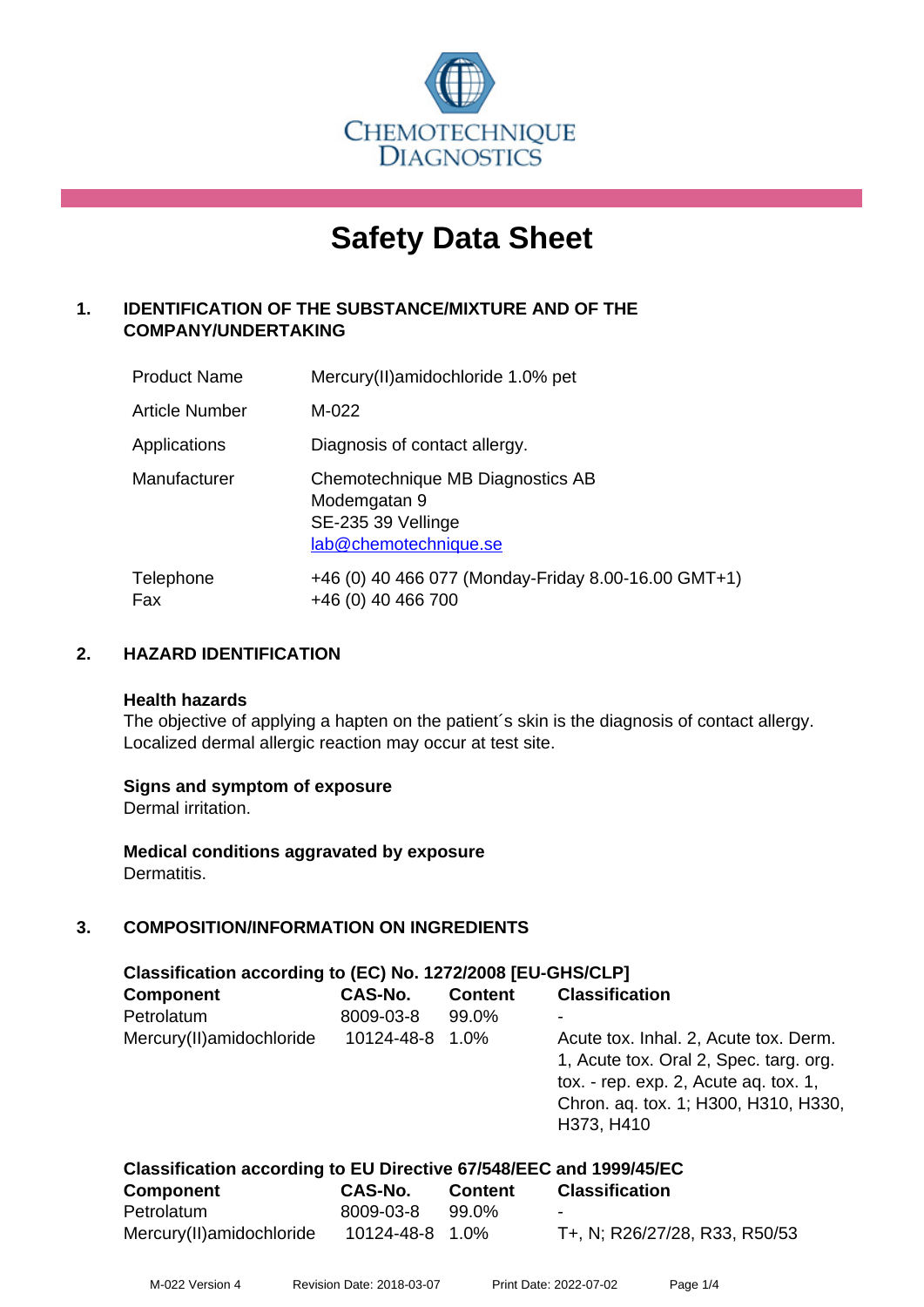# **4. FIRST AID MEASURES**

**Emergency and first aid procedures** Obtain medical attention.

#### **5. FIRE-FIGHTING MEASURES\***

#### **Suitable extinguish media**

CO2, powder or water spray. Fight larger fires with water spray or alcohol resistant foam.

**For safety reasons unsuitable extinguishing agents** Water with full jet.

**Special protective equipment for fire-fighters** Wear self-contained respiratory protective device. Wear fully protective suit.

\*Data is shown for petrolatum only

#### **6. ACCIDENTAL RELEASES MEASURES**

**Steps to be taken if material is released or spilled** Contain and place in a closed container.

#### **7. HANDLING AND STORAGE**

**Precautions to be taken in handling and storage** Store dark at 5-8°C. Avoid extended exposure to light. FOR EXTERNAL USE ONLY.

# **8. EXPOSURE CONTROLS/PERSONAL PROTECTION**

**Respiratory protection** Not required.

**Ventilation** Local exhaust.

**Protective gloves** Disposal gloves.

**Eye protection** Not required with normal use.

**Work/Hygienic practices** Wash hands after each use.

# **9. PHYSICAL AND CHEMICAL PROPERTIES**

Odour **Odourless** 

Appearance Ivory White Semi-solid

Melting point\* 50-55° C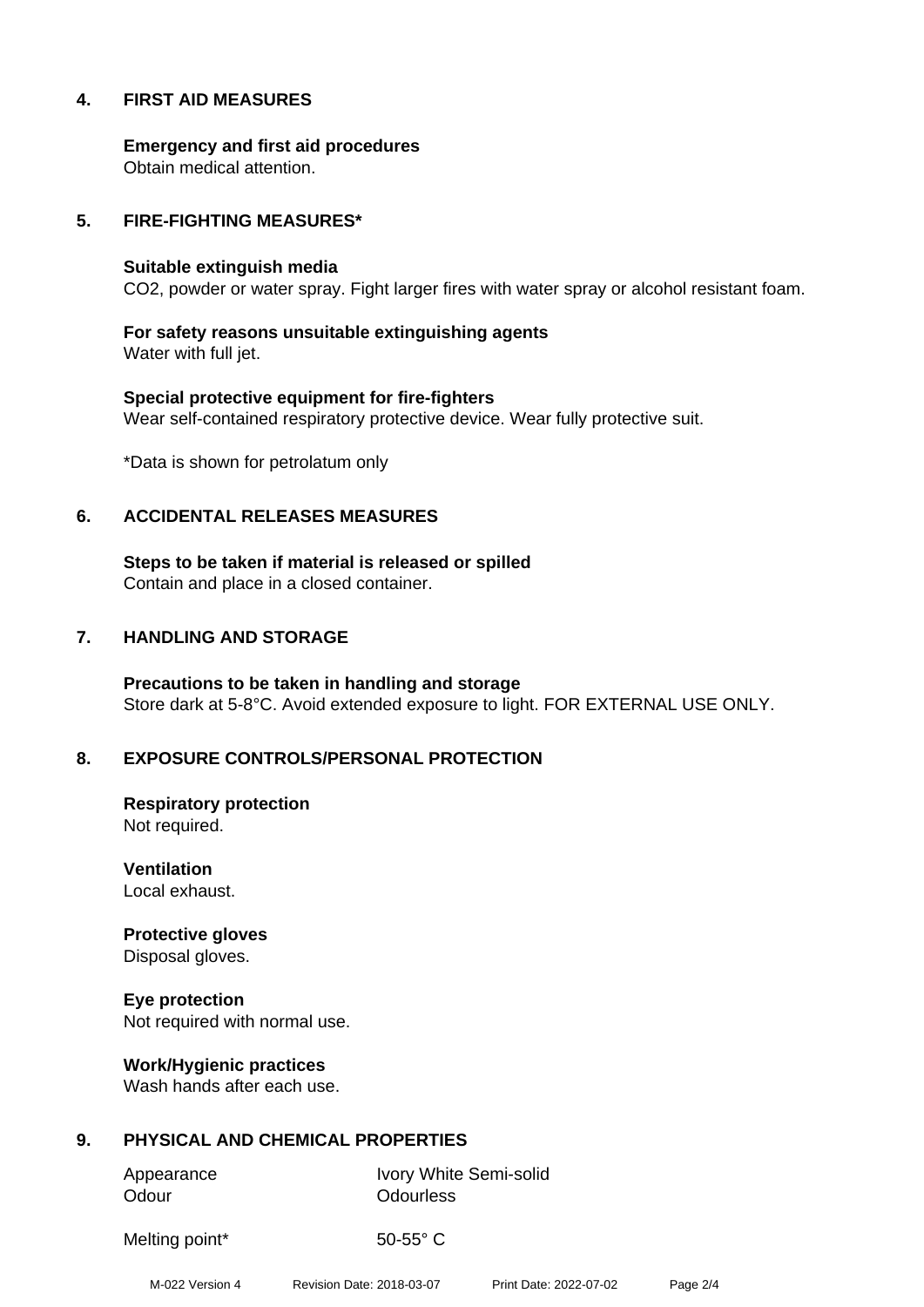Boiling point\* No data available Flash point\*  $>100^{\circ}$ C Self ignition\* Product does not self ignite. Danger of explosion\* Product does not present an explosion hazard. Density\* No data available. Solubility in/Miscibility with Water\* Insoluble

\*Data is shown for petrolatum only

# **10. STABILITY AND REACTIVITY**

#### **Incompability**

May react with strong oxidizing agents.

# **Stability**

Stable at recommended storage conditions.

#### **Hazardous byproducts**

Combustion may generate CO, CO2 and other oxides.

# **Hazardous polymerization**

Will not occur.

# **11. TOXICOLOGICAL INFORMATION**

No data available.

# **12. ECOLOGICAL INFORMATION**

No data available.

# **13. DISPOSAL CONSIDERATIONS**

# **Waste disposal method**

Comply with federal, state/provincial and local regulation.

# **14. TRANSPORT INFORMATION**

Not dangerous goods.

# **15. REGULATORY INFORMATION**

The classification is according to the latest editions of the EU lists, and extended by company and literature data.

# **16. OTHER INFORMATION**

# **Text of H-statements and R-phrases mentioned in Section 3**

| Acute tox. Inhal. 2 |                           | Acute toxicity, Inhalation (Category 2) |            |  |
|---------------------|---------------------------|-----------------------------------------|------------|--|
| Acute tox. Derm. 1  |                           | Acute toxicity, Dermal (Category 1)     |            |  |
| M-022 Version 4     | Revision Date: 2018-03-07 | Print Date: 2022-07-02                  | Page $3/4$ |  |